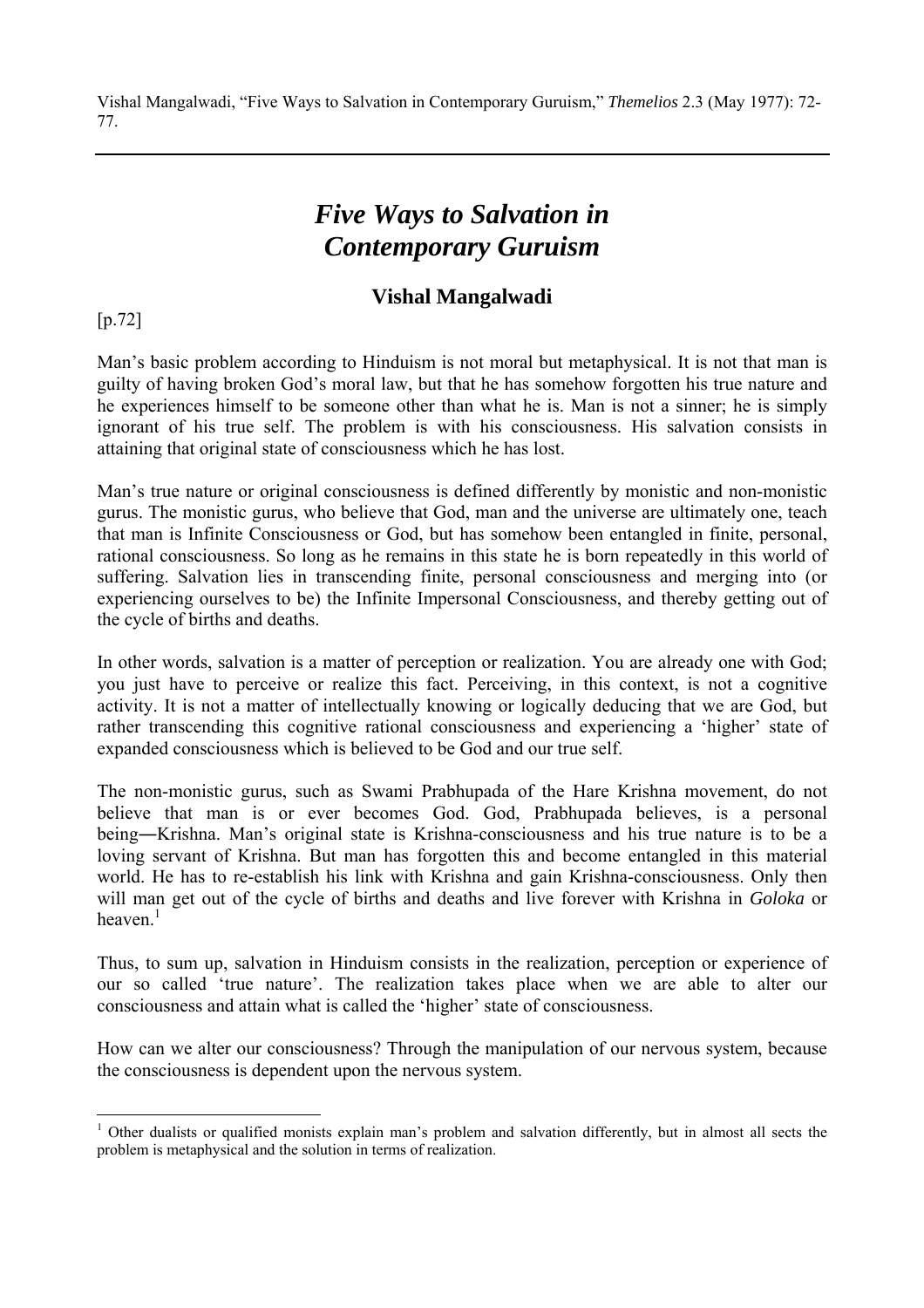During the preceding millennia numerous techniques have been developed to manipulate one's nervous system in order to alter one's consciousness. These are generally called *yoga*.<sup>2</sup> Here we can discuss only a few of the techniques that have been popularized by the modern gurus.

## **1. Hatha yoga: salvation through physical exercises**

*Hatha yoga*, which consists of physical and breathing exercises, is a very ancient method. The belief

## [p.73]

 $\overline{a}$ 

that one can attain 'salvation' through physical exercises rests on the belief that salvation is a matter of perception, which depends on the state of one's nervous system, which in turn depends on one's physical condition. By physiological manipulation of one's body, the nervous system can be affected and consciousness altered.

The problem with *hatha yoga* is that it is a long and tedious process requiring much discipline and a competent teacher.

The question is frequently asked whether a Christian can practise *hatha yoga*. Many Christians see nothing wrong in practising it because it is often advertised as non-religious in nature and sold for its therapeutic values. But once a person experiences the alteration of consciousness and has a 'vision of possibilities' (Mahesh Yogi), he becomes open to the Hindu philosophy on which *hatha yoga* rests. There may be some teachers of *hatha yoga* who are not interested in propagating its philosophical basis at all, but only in teaching it to make money or impart health. I am not qualified to pronounce on the therapeutic benefits of *hatha yoga*, but it seems to me that if a person is practising for health reasons certain exercises developed in India he should not say that he is practising *yoga*. For the physical exercises become *yoga* only when they are practised to alter consciousness, or to merge into God. For yoga means union of the soul with 'God'.<sup>3</sup>

It may be asked, 'What is wrong with artificially altering consciousness?' By itself I do not think there is anything evil in an altered state of consciousness. Madness, hypnosis, sleep-walking, hallucination and hibernation are all 'altered' states of consciousness, which are not morally evil, even though they are undesirable. But to consider your own altered consciousness to be God is certainly evil from the biblical point of view. And to ascribe spiritual significance to physical exercises is to become prey to the deception of Satan.

<sup>2</sup> The word '*yoga*' has, for many Westerners, become synonymous with the physical exercises of *hatha yoga*. Physical *yoga* is only one form of *yoga*. *Yoga* means union, the union of soul with God or the merging of finite consciousness into the infinite.

<sup>3</sup> Originally *yoga* was associated with a dualistic philosophy called *sankhya*. Its goal was separation of *purusha* (soul) and *prakriti* (nature). But ever since *yoga* has been accepted by monistic schools, its goal has been defined as union not separation.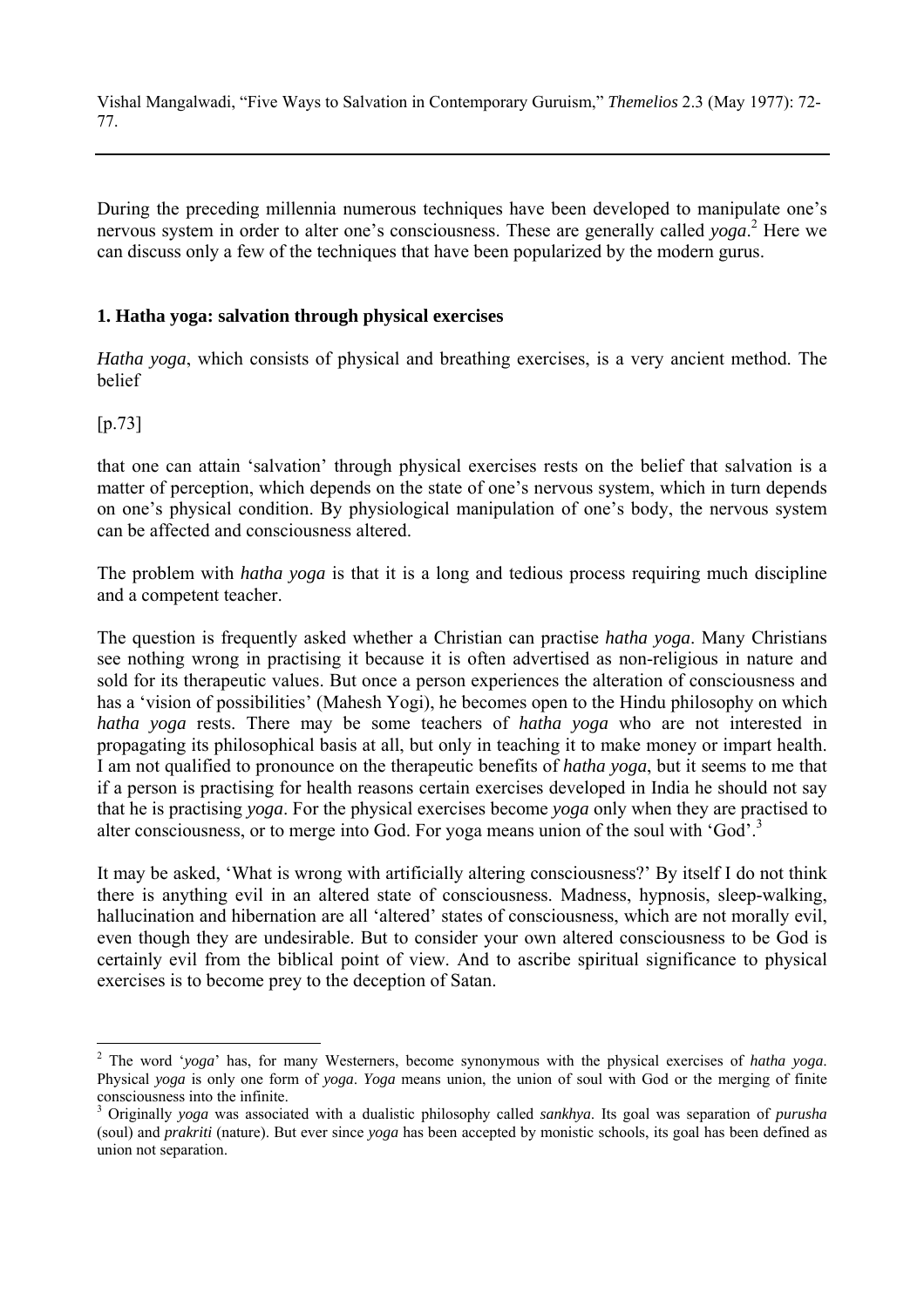The use of hallucinogenic drugs such as *charas*, *ganja* and *bhang* too has been an accepted method of altering consciousness for ages in India. But many of the modern gurus discourage their use because their results are unpredictable, they are addictive and can do harm.

#### **2. Japa yoga: the 'mechanical path' to salvation**

*Japa*<sup>4</sup> is the repetition or chanting of a mantra which is usually a name of God or of evil spirits. The Hare Krishna movement chants the names of Krishna and Rama:

Hare Krishna, Hare Krishna Krishna Krishna, Hare Hare Hare Rama, Hare Rama Rama Rama, Hare Hare.

 $\overline{a}$ 

The monistic gurus prefer to use a symbolic name of God, such as 'OM', or a *mantra* whose meaning the meditator does not know, so that the name or mantra may not create any thoughts or images in the mind by association.

Constant repetition of a sound eliminates all other stimuli thus concentrating the mind and eventually itself becoming a non-stimulus. That is the stage when the mind is aware or conscious, but not aware or conscious of any thing or thought. One may say that it is only conscious of consciousness. This is what is called Pure Consciousness or Transcendental Consciousness.

In order for this technique to be effective in 'God-realization', one has to practise it for three to four hours a day. Mahesh Yogi, the popularizer of Transcendental Meditation in the West, prescribes it only for 40 minutes a day to the new initiates. That is meant to give them a taste for it and to help them have a 'vision of possibilities'. In advanced stages the Maharishi prescribes as much as one full week of silent meditation.

Because the initiation into TM is a private affair many Christians consider it to be some mysterious thing. Actually it is very simple. A seeker who is interested in taking initiation is asked to bring flowers, sweets, a white handkerchief, camphor, *etc*., along with a substantial amount of money as fee for a *puja* ceremony. During the ceremony the teacher worships the photo of the guru and also asks the initiant to bow before this photo. The teacher invokes the blessings of various gods and goddesses and then gives a *mantra* to the initiant. Usually the *mantra* is a short word, a name of some deity such as Ram, OM, Hrim, Sring, Aing. The disciple is asked to sit in a comfortable position, close his eyes and silently repeat the *mantra* (*e.g*. Ram... Ram... Ram...) for twenty minutes. He is told that he will first forget the

<sup>4</sup> *Japa yoga* is also called *mantra yoga*. Some forms of *japa yoga* come close to the principle of *raja yoga* or *patanjli yoga*. *Raja yoga* consists of eight steps. The first five are external and preparatory. The last three are internal―concentration, meditation and experience of alteration of consciousness. One may concentrate and meditate on a photo, idol, name or thought. Focus on one stimulus blocks out other stimuli and eventually itself becomes a non-stimulus, thus giving an experience of void or emptiness which is supposed to, be the experience of Pure Consciousness or God.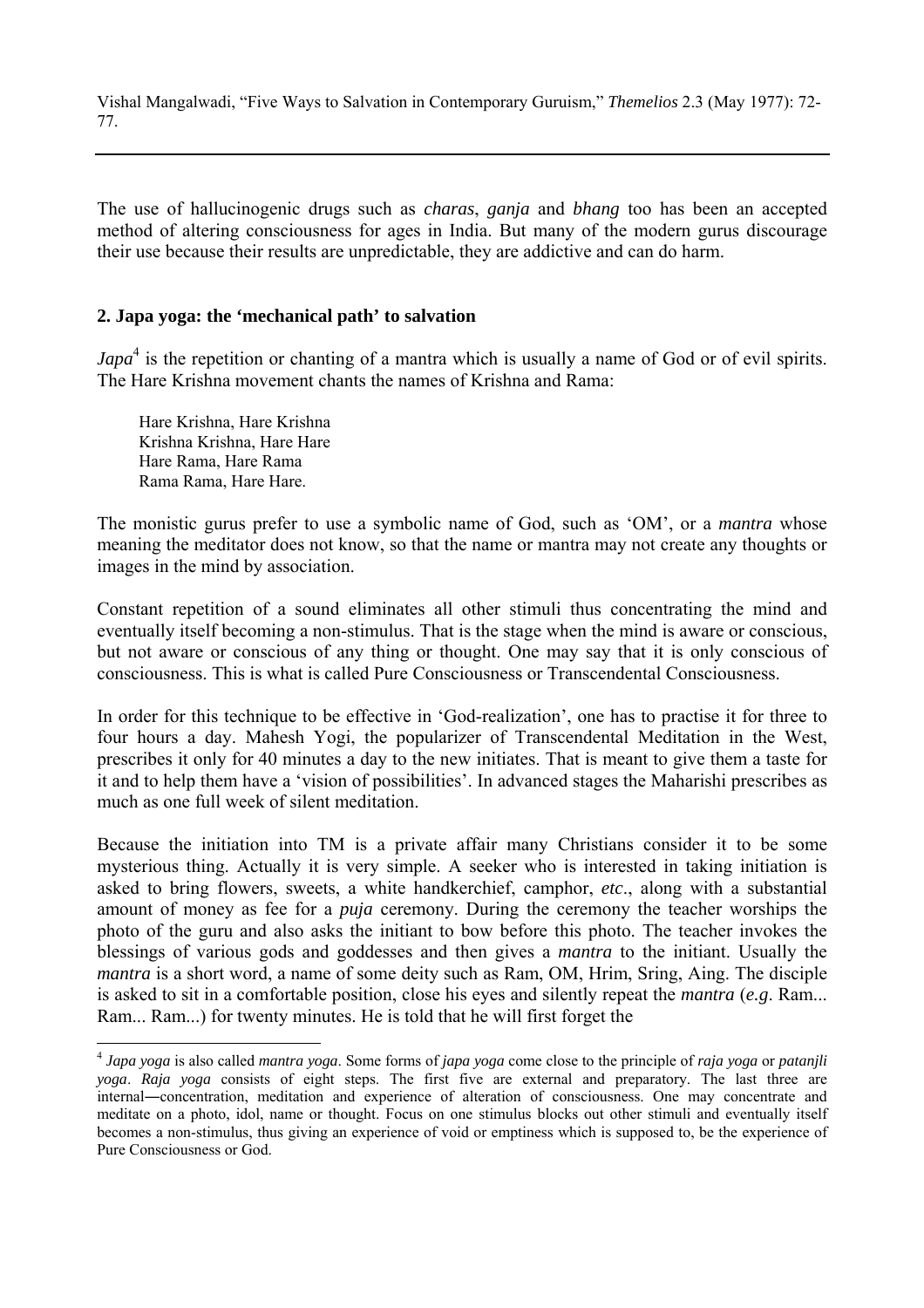# [p.74]

 $\overline{a}$ 

rest of the world and be aware only of the *mantra*. Then he will forget the *mantra* too and transcend all thoughts and feelings and become aware of the awareness. This is the *transcendental* state of consciousness. After some time the meditator reaches a higher state of consciousness, called Cosmic Consciousness, in which he is aware both of the world and of the Pure Consciousness. Then, after some more years of meditation, one can attain God Consciousness in which he comes to perceive the subtler levels of the objective world, which appear as personal. In this state, it is said that one can even communicate with birds, animals, plants and rocks. After this state comes the final state of Unity Consciousness in which one perceives the oneness of one's self with the universe. This is liberation.

Mahesh Yogi calls this path the *'Mechanical Path to God-realization'*. He says that it is possible to realize God in a mechanical way because 'God-realization' is a matter of perception and 'the process of perception is both mechanical and automatic'. In order to perceive external objects we just 'open our eyes and the sight of the object comes automatically without the use of intellect or emotions'. Likewise, in order to perceive the inner consciousness we just have to turn the attention inside and we automatically come to perceive it.

'Whether perception is outward or inward,' writes the Maharishi, 'it is automatic and mechanical. Perception in the outward direction is the result of a progressive increase of activity in the nervous system; perception in the inward direction is the result of diminishing activity until the nervous system ceases to function and reaches a state of stillness, a state of restful alertness. This is the state described in the words: Be still and know that I am God.<sup>55</sup>

## **3. The Surat-shabd yoga: the path of sound and light**

'God is light' many gurus affirm, and add that this light is within us. 'In the beginning was the word, and the word was with God, and the word was God', declare many sects, and add that this word is within us. When the soul establishes a contact with this word, the word takes it back to Godhead, its original home.

The Divine Light Mission<sup>6</sup> and Radha Swami Satsang (Beas)<sup>7</sup> have been chiefly responsible for popularizing the *Surat-shabd yoga* in the West. *Surat* means soul and the *Shabd* means the Word or Sound. *Yoga* is union. So the *Surat-shabd yoga* is union of soul and the Word.

<sup>&</sup>lt;sup>5</sup> *The science of being and the art of living* (An International SRM publication, 1966) p. 302.

<sup>&</sup>lt;sup>6</sup> DLM has now split into two groups. One group is headed up by Bal Yogeshwar or the Guru Maharaj Ji, and the other by his older brother Bal Bhagwan.

<sup>&</sup>lt;sup>7</sup> Radha Swami Satsang started in Agra (North India) in the middle of the last century. Later a breakaway group was formed at the bank of the river Beas in Punjab (West India). The latter is more influential today.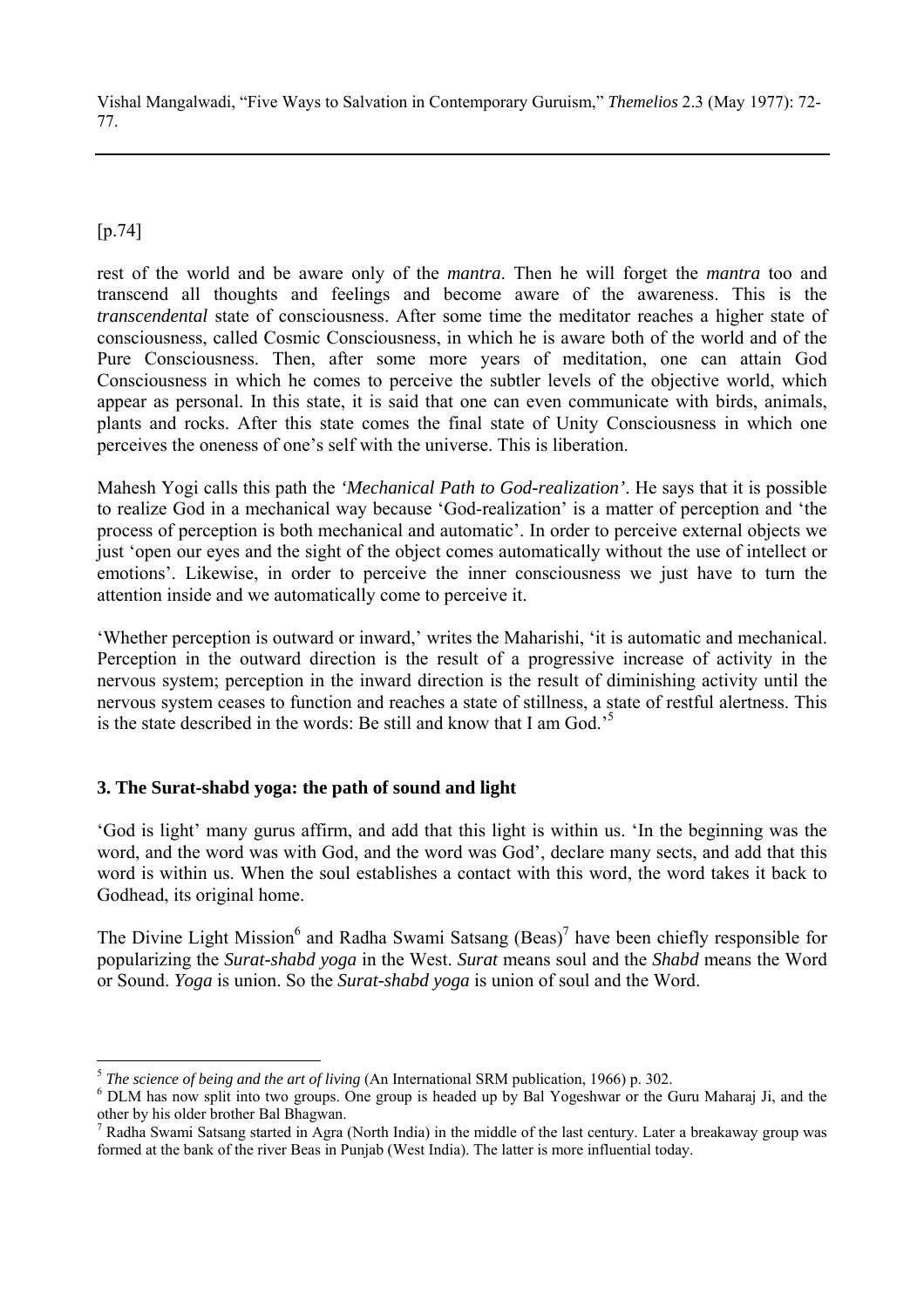The sects that teach this path try to keep their techniques completely secret. The techniques are called by various names, such as *nam* (name) and *updesh* (knowledge), deliberately to mislead the non-initiants. The 'name' and 'knowledge' actually refer to techniques of physiological manipulation of senses and meditation on one's breathing.

Unlike TM, the sects that teach the path of sound and light do not initiate everyone who asks for it. One has to be spiritually 'ready' for initiation. There is no definite criterion for judging whether or not a person is ready; it depends on the arbitrary feelings of the initiator. Some sects stipulate a few objective conditions too, such as giving up of liquor, non-vegetarian food, drugs, *etc*.

After a person has been chosen for initiation, he is taken into a closed room, where the initiator explains to him the importance of the 'knowledge', *satsang* (the weekly gatherings for fellowship and teaching) and *sadguru* (the True Teacher). The would-be initiate takes a vow of secrecy and of following no other guru except his own. Then he bows, kneels or prostrates himself before the guru or his photo and worships him/it. Then the initiator teaches him the techniques of meditation.

In the Divine Light Mission the following four techniques are taught:

In order to show the 'divine' light, the initiator asks the devotee to close his eyes, then he places his middle finger and thumb on his eyes and starting from the corner of the eyeballs he presses the eyeballs up from the bottom, so that if the eyelids were open the centre of the pupils would be looking at the point between the two eyebrows, on the forehead, just above the nose, which is supposed to be the location of the 'third eye'. If the initiate concentrates on this point he can see a light. Some people see only a small point, others see a blinding light, some others see a psychedelic movie of moving patterns and brilliant colours, whereas some do not see anything at all. The reader can try it himself and most probably he will see the light. I have done this myself. Some devotees train their eyes so that they are able to see this light without manipulating their eyes with their fingers.

In order to hear the 'divine' music or 'the sound', the person is asked to block his ears with the thumbs so that one does not hear any external sounds. When one listens long enough to his inner silence he can eventually hear some noises. To some devotees this sounds like celestial music whereas

[p.75]

others think that they are hearing their favourite tune played on some heavenly instrument.

The third technique in Divine Light Mission is a difficult yogic exercise to taste the divine 'nectar'. Usually one experiences the nectar after much practice. You have to try and curl your tongue to come up to the back of the throat and then have to swallow the tongue in such a way that it points upwards. Here the tongue is supposed to hit a point and make contact with the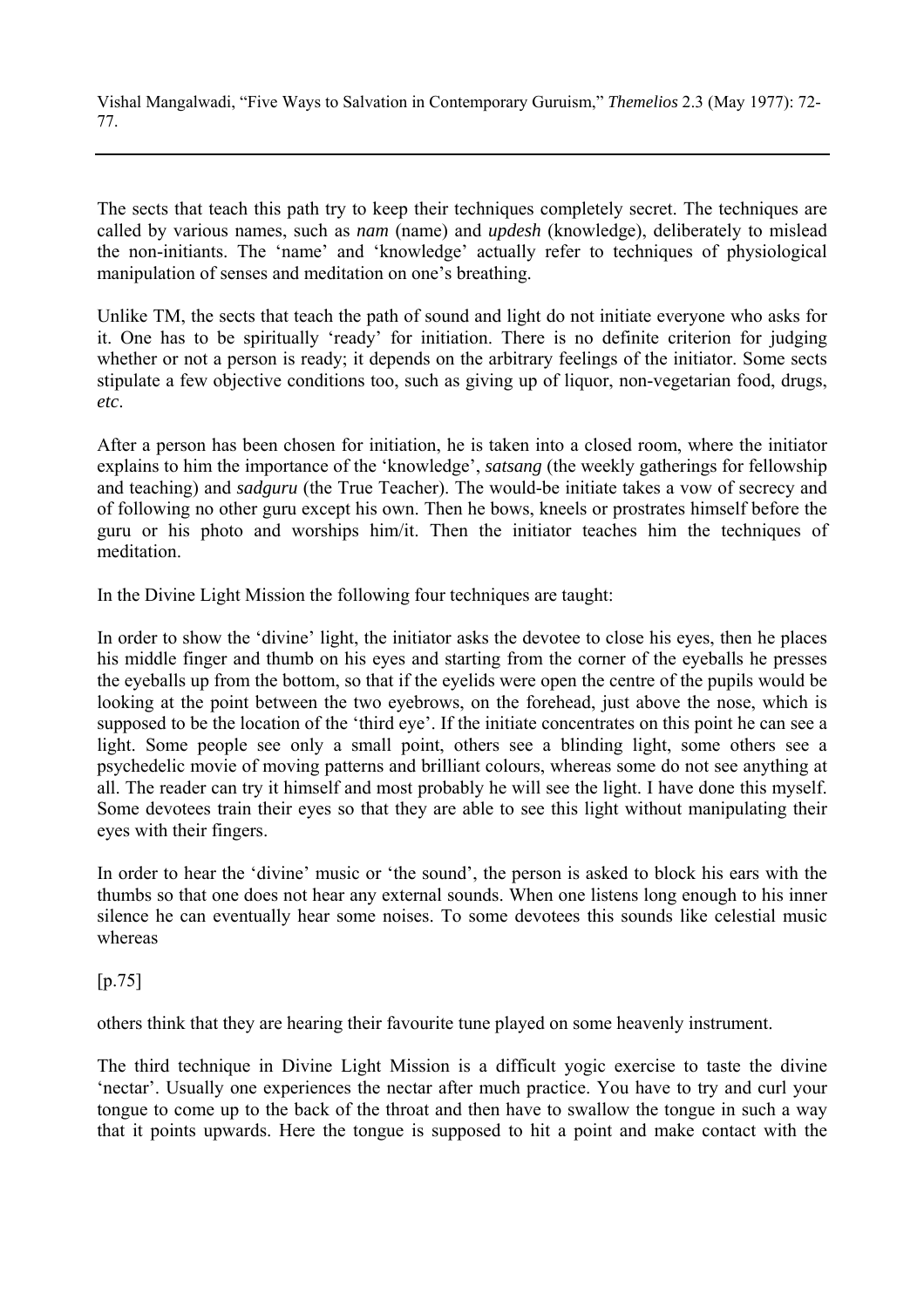'divine' nectar that is constantly flowing through one's body. It is claimed that this nectar is the 'living water' of which Jesus spoke and it is indescribably tasty. Some devotees claim that this nectar is the 'bread of life' and that after making contact with this ever-flowing stream of nectar you can live without water or food.

The main meditation is a breathing exercise called hearing or contacting 'the Word'. The devotee is asked to sit in a lotus position (if possible) with both hands on the knees, and concentrate on his breath going up and down, up and down. This is supposed to tune one into that 'primordial vibration', the Word or Logos, which has created the universe and sustains it. By constant meditation one reaches the *samadhi* or the expanded state of consciousness. According to the Divine Light Mission, when you reach the state of *samadhi*, you become full of the divine light. At initiation the light may appear as a small dot, but in *samadhi*, it overtakes you and you feel (or perceive) that you have become that Light.

The other sects which teach salvation through this path describe their experiences differently. According to some sects, such as the Radha Swami Satsang, during meditation your 'third eye' is opened, the soul gets out of your body through this eye with the Sound Current (logos) and travels up to heaven; on the way it has many wonderful experiences and finally it merges into God.

## **4. Kundalini yoga: salvation through the 'serpent power'**

Hindu psychology teaches that in the human body, three centimetres above the rectum and three centimetres below the genitals, at the base of the spine, is a beautiful triangle in which lies the *kundalini sakti* or the Serpent Power. What *kundalini* really is nobody knows, but it is supposed to be red and white in colour. It is also described as 'coil power' or the 'creative sex energy'. Normally, it is taught, the *kundalini* lies coiled and dormant in most humans, but when it is awakened, it rises up and begins to travel upward. In its journey from the base of the spine to the top of the head it passes through six psychic centres called *chakas*. When it passes through the chakra it gives various psychic experiences and powers. At last when it reaches the top *chakra*, called *sahasrara chakra*, one can attain power to perform miracles and also achieve the **liberation** 

Many means are used to awaken the *kundalini*. They range from breathing exercises like *pranayam* to the homosexual handling of genitals. The most influential guru today who preaches *kundalini* yoga is Swami Muktananda of Ganeshpuri, near Bombay. He calls *kundalini yoga*, *naha yoga* (great yoga) or *siddha yoga* (perfect yoga), for he says it is the only *yoga* in which the aspirant does not have to do anything. He just surrenders to the guru and the guru's grace does everything for him.

Thousands of people have testified that Muktananda has awakened their *kundalini*, but the method he uses is still a secret. The *kundalini* yoga has not been very popular in India because many of the experiences it gives are what William James calls 'diabolical mysticism'. It gives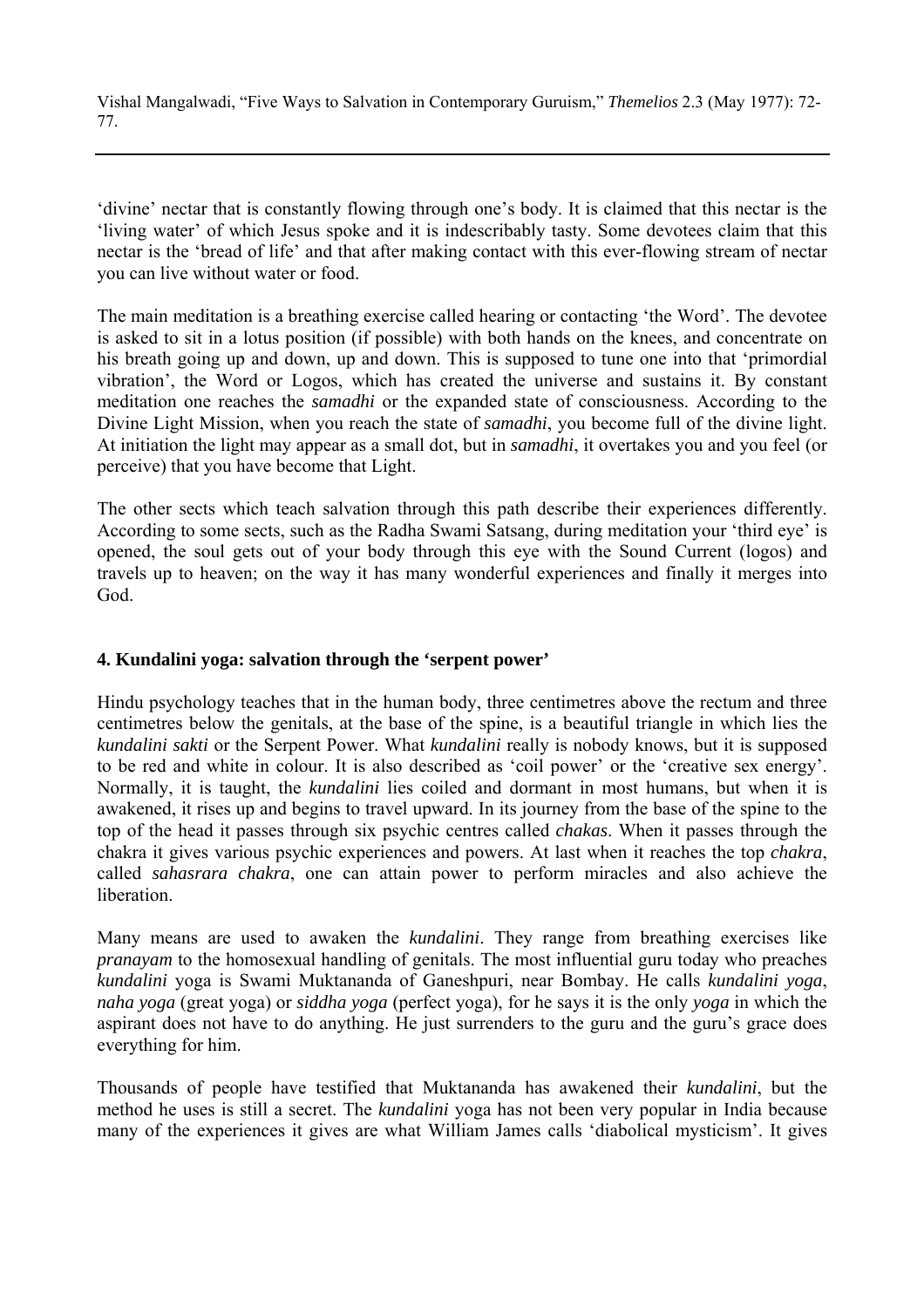pain, makes people depressed and even produces madness. Describing his own experiences Muktananda says:

'On reaching my destination I sat for meditation. Soon after sitting for meditation I started feeling restless and uneasy. Within moments strange things were happening to me. I could not understand it. I was perturbed mentally and emotionally. My mind seemed deluded. By the time evening came this delusion became worse. Generally, I am a man of great courage but that day I was overcome by fear. I felt I would soon become insane. My mind was terribly agitated.'8

That evening, at about nine o'clock, Muktananda sat again for meditation.

'I felt there was great commotion around. My entire body started aching and automatically assumed *padmasana*, the lotus-posture. The tongue began to move down the throat and all attempts to pull it out failed as I could not insert my fingers into the mouth. My fear grew; I tried to get up, but I could not, as my legs were tightly locked in *padmasana*. I felt severe pain in the knot (*manipur chakra*) below the navel. I tried to shout but could not even articulate. It seemed as if something was stuck in my throat. Next I saw ugly and dreadful demon-like figures. I thought them to be evil spirits.

I then saw blazes of fire on all sides and felt that I too was burning. After a while I felt a little better. Suddenly I saw a large ball of light approaching me from the front; as it approached, its light grew brighter and, brighter. It then

#### [p.76]

entered unobstructed through the closed doors of my *kutir* and merged into my head. My eyes were forcibly closed and I felt a fainting sensation. I was terrified by the powerfully dazzling light and it put me out of gear.<sup>9</sup>

#### **5. Tantra: salvation through sex**

Tantra is often said to be the opposite of yoga, but they both aim at the same end. It is opposite of *hatha yoga* because the latter is the path of great discipline and effort, whereas *tantra* is the way of free indulgence. The tantrics claim that *tantra* is the easiest and original way of salvation. The possibility of *samadhi* or Unity Consciousness must have appeared to sages during sexual intercourse. In orgasm you transcend rational consciousness and have the pleasurable experience of oneness. *Tantra*, among other things, is a system of techniques of prolonging orgasm in order to experience 'God' or the Unity Consciousness.

Paul writes that when men suppress the truth in unrighteousness and begin to worship creation instead of the Creator, God gives them up to a base mind or 'in the lusts of their hearts to

 $\overline{a}$ 

<sup>&</sup>lt;sup>8</sup> Amma, *Swami Muktananda Paramhansa* (Ganeshpuri, 1971), p. 32.<br><sup>9</sup> *Ibid.*, p. 33.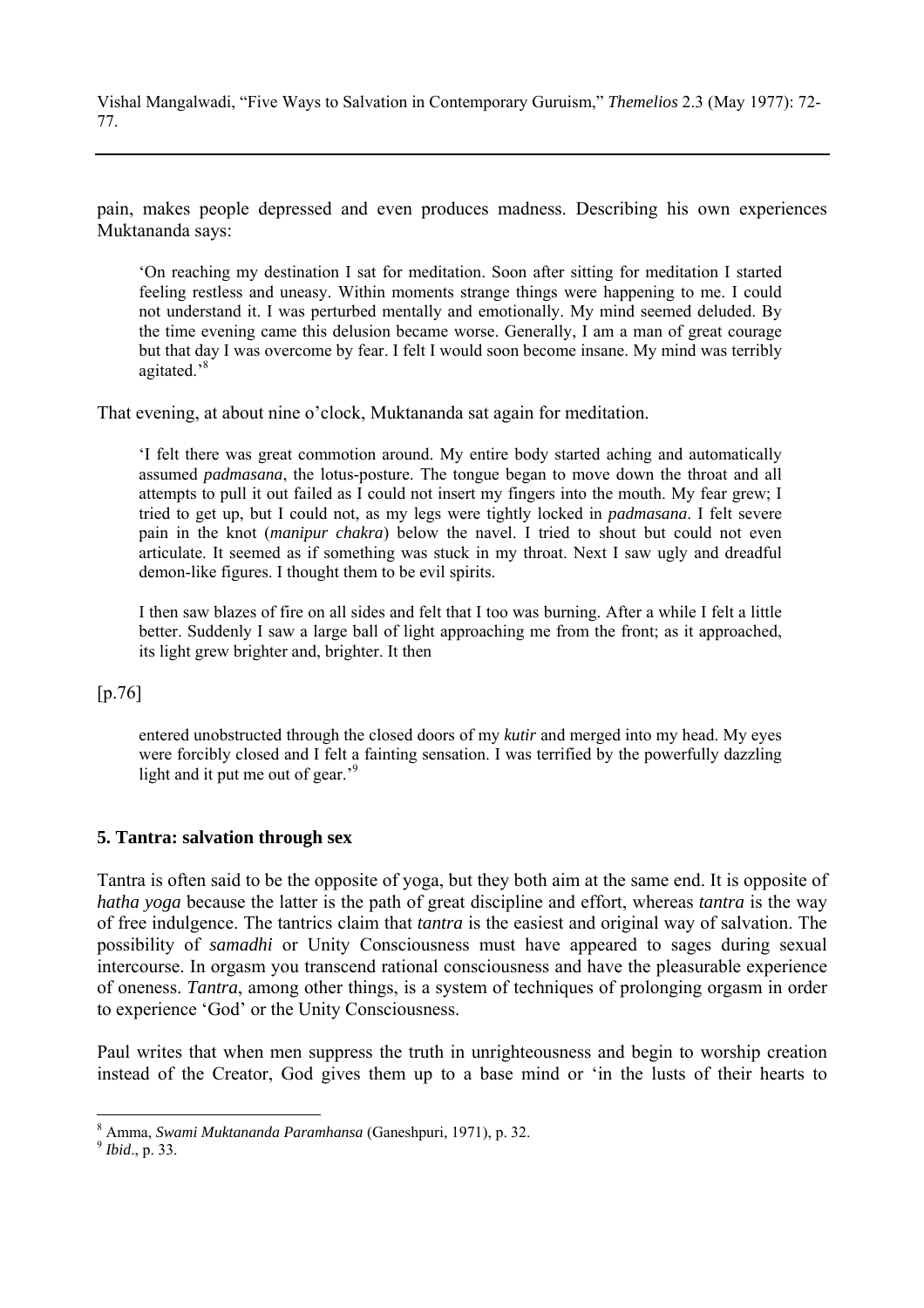impurity, to the dishonouring of their bodies among themselves'. And their base minds and lusts lead them to unbelievable depths of filth and foolishness.

Before the spread of Christianity in India and the consequent Hindu renaissance, tantricism had sunk to such levels of crudity and cruelty, witchcraft and superstition that in any sophisticated society the descriptions would appear unthinkable. But now that the Christian influence has diminished in India the old tantric cult is coming back openly on the surface. There are around fifty-two known centres in India where *tantra* is taught and practised. In its crudest forms it includes worship of sex organs, sex orgies which include drinking of blood and human semen, black magic, human sacrifice and contact with evil spirits through dead and rotting bodies in cremation grounds, *etc*.

It its more sophisticated forms it is being advocated by gurus like Acharya Rajneesh and authors such as Professor Aghenanda Bharati, an Italian convert to Hinduism who lectures in anthropology at Syracuse University in America.

Both Rajneesh and Professor Bharati are amongst the most brilliant of Hindu thinkers. Before becoming a guru, Rajneesh was a professor of philosophy for nine years. His writings have been on top of the bestseller list in India for many years and continue to be so. He has published over a hundred books already. This to me is an indication that the sexual path of salvation will be one of the most popular paths in the coming days.

Some time ago Rajneesh gave twenty-one lectures on Jesus Christ in the city of Pune, West India, in which he argued that Jesus taught that the way of salvation was through sex. His lecture on 'new birth' would be a typical example of his thesis.

Reality is one, he argued, but our problem is that we perceive other things to be different from ourselves. This is our fundamental problem—that we perceive reality as dualistic. The ultimate reality is sexual. We see everyone either as a man or a woman. We realize Oneness only when we transcend this duality. Jesus taught that the way to enter the kingdom of God is through the new birth. And we experience this new birth, or the kingdom of God, when the two 'become one flesh'.

#### **The role of the guru in granting liberation**

The role of the guru in the liberation of a devotee is described differently in different sects. Generally speaking, the guru's task is only to teach the technique of achieving liberation. The devotee has to achieve liberation by his own efforts by practising the technique. Some sects, however, also teach that at initiation the guru takes the *karma* of a disciple upon himself. Without getting rid of *karma*, the disciple will be forced to take repeated rebirths in order to reap the consequences of his *karma*. *Karma* is defined as 'action'. According to the 'law of *karma*', each man has to take the consequences of his good and bad actions. For this he has to be continuously reborn into this world. But if the guru takes the *karma* the necessity to be reborn vanishes, and